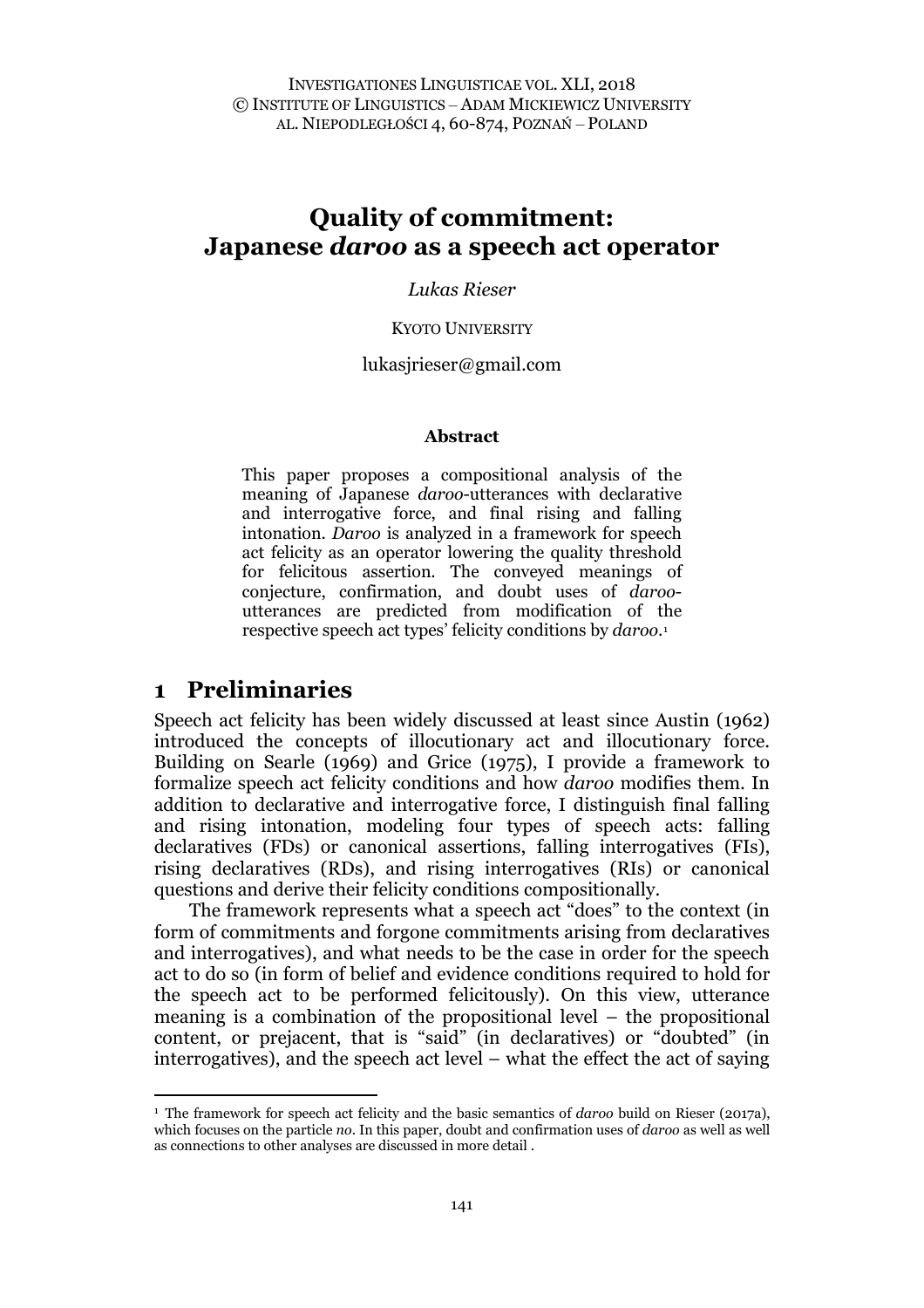or doubting has, and what it requires to be performed. It is on the speechact level of utterance meaning that I assume *daroo* modifies utterance meaning, accounting for its effect in combination with the interrogative particle *ka* and the evidence particle *no*, both speech act operators as well.

The paper is structured as follows. Section 2 introduces the uses of daroo to be accounted for. Section 3 discusses extant generalizations and analyses. Section 4 introduces the framework for speech act felicity, and section 5 puts forward the analysis of *daroo* in this framework. Section 6 provides a summary of the analysis and an outlook on future research.

## **2 Uses of** *daroo*

In this section, I discuss three uses of *daroo*-utterances I label conjecture, doubt, and confirmation. Conjecture is the use of *daroo* that formal analyses have focused on and is limited to FDs (assertions). It conveys speaker bias towards the prejacent in two flavors: a guess reading and an evidence-based inference reading, the latter connecting *daroo* to evidential expressions in Japanese. Next, doubt is a use limited to FIs (falling interrogatives), which do not convey speaker bias, but that the speaker is either wondering about or doubting the truth of the prejacent. Finally, the confirmation use is limited to declaratives, and is the only use of *daroo*  that can occur with final rising intonation. It conveys not only speaker bias, but that the speaker believes the prejacent to be true, and seeks to confirm whether the addressee shares this belief. The analysis seeks to account for all uses with a single semantics for *daroo.*

#### **2.1 Conjecture**

On its conjecture use, *daroo* marks the prejacent of an assertion to be either a general assumption (or guess) of the speaker, or the result of evidence-based inference. Example (1), originally proposed by Morimoto (1994), illustrates Takubo's (2009) observation that the particle *no* is mandatory for the evidence-based inference reading, and that *daroo* shares this reading with the (indirect) evidential marker *yooda*.

(1) Kanojo-wa moo kekkon-shita { (no) daroo / yooda }. She-TOP already married-got *no daroo yooda*

"She got married already, { I bet / it seems }".

The scenarios in (2) bring out the two readings of *daroo* in conjecture use.

- (2) a. S is wondering about a former girlfriend years later.
	- b. S is wondering about a former girlfriend years later and notices her name changed on the alumni newsletter.

(2-a) brings out the guess reading, as there is no concrete evidence to support the assumption that she has got married. (2-b) brings out the evidence-based inference reading, on which the speaker is inferring that the ex-girlfriend likely got married from the premise that her name has changed as the evidence in the utterance situation shows. The acceptability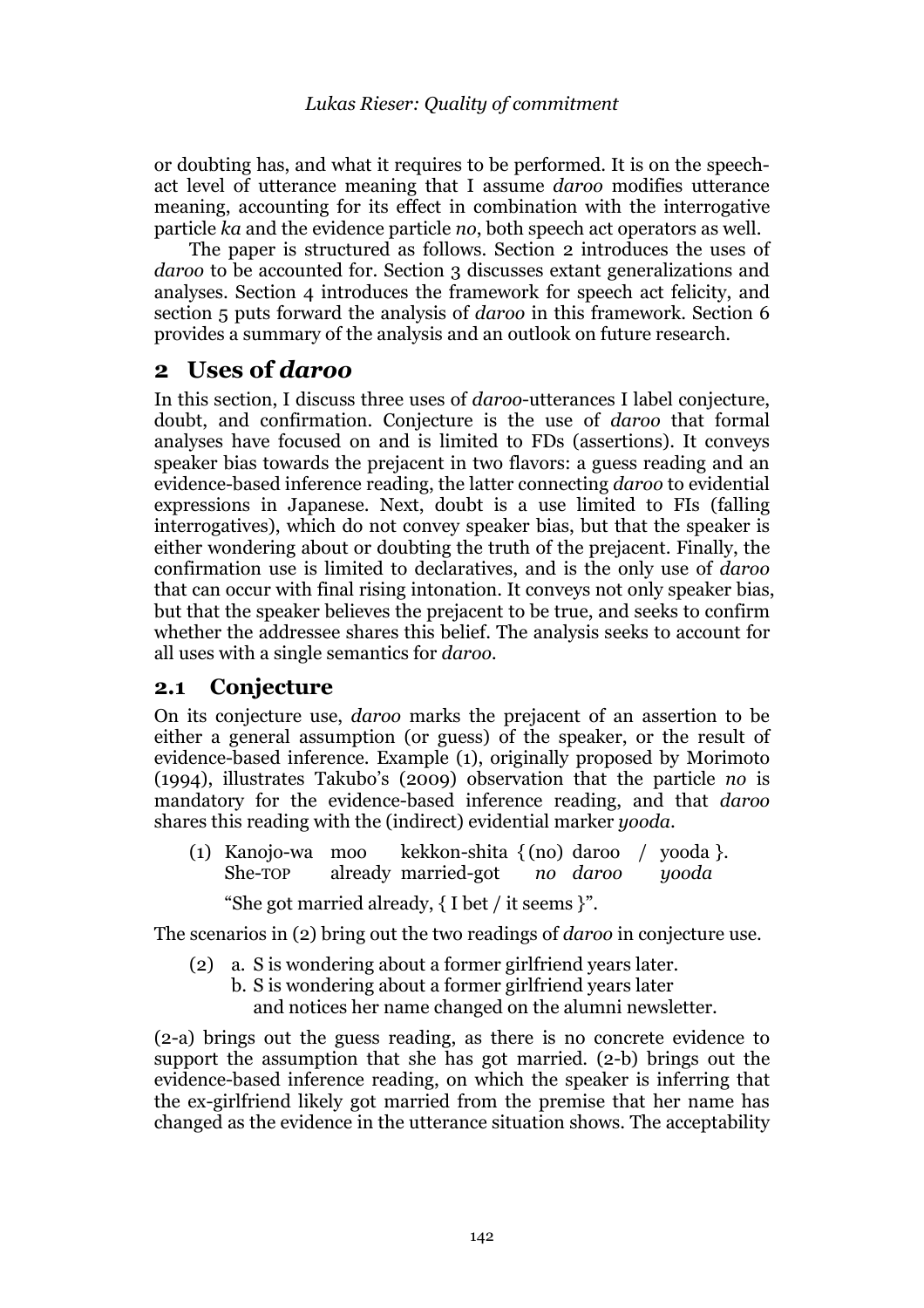of (1) in these scenarios depends on the presence or absence of *no*, and patterns with *yooda* 'seem' when *no* is added, as shown in (3).[2](#page-2-0)

|                              |   | daroo yooda nodaroo |
|------------------------------|---|---------------------|
| $(3)$ a. no evidence         | # | #                   |
| b. evidence-based conjecture |   |                     |

Both variants of the *daroo*-assertion in (1) convey speaker bias, *i.e.* that the speaker is considering the prejacent to be more likely than its negation. With *no* is added, the utterance further conveys that this bias is the result of evidence-based inference. Note that neither scenario allows bare assertion, as there is no direct evidence for the truth of the prejacent.[3](#page-2-1) It should be noted that *yooda* shares the evidence-based inference use with *daroo*, but occurs neither in confirmations nor in expressions of doubt.

#### **2.2 Doubt**

(4) shows a variant of the conjecture example in (1) with the interrogative particle *ka* added. Note that this makes final rising intonation unavailable. The English paraphrase "I wonder…" illustrates an interpretation as a potentially self-addressed question, or expression of doubt, rather than an addressee-oriented, information-seeking question. Addition of "really" approximates the effect of adding *no*, bringing out a reading on which the speaker doubts the validity of an inference that she got married.

(4) Kanojo-wa moo kekkon-shita (no) daroo ka  $\{\sqrt{t}/\sqrt{t^2}\}$ <br>She-rop already married-got *no daroo* INT already married-got *no daroo* INT

"I wonder if she (really) got married already."

Thus, this example is not information-seeking in the way that canonical questions (RIs) typically are, which is typical for FIs. In contrast to *daroo*declaratives, it does not convey speaker bias towards the prejacent, and, especially when *no* is added, can convey speaker bias *against* the prejacent. This is a marked contrast to bare falling interrogatives, as the one shown in (5) below, where adding *no* makes a belief-revision reading salient.

(5) Kanojo-wa moo kekkon-shita (no) ka ↘ already married-got *no* INT

"Did she get married already!"

This example has a doubt reading similar to the *daroo*-FI, but also readings indicating belief revision on part of the speaker. The bare variant has a reading on which it conveys (mild) speaker surprise over the (observed) truth of the prejacent, the variant with *no* a reading conveying

<span id="page-2-0"></span><sup>2</sup> Scenarios where evidence is strong enough to support the inference, but weak enough to disallow bare assertion can be difficult to construct, as the perceived strength of evidence varies by speaker. Nevertheless, contrasts observable in minimal pairs are fairly robust.

<span id="page-2-1"></span><sup>3</sup> Versions with epistemic modals, such as *kamoshirenai* 'might' or *nichigainai* 'must', would also be licit, but these operate on the propositional, rather than on the speech-act level of meaning. Due to space, I cannot discuss these expressions here.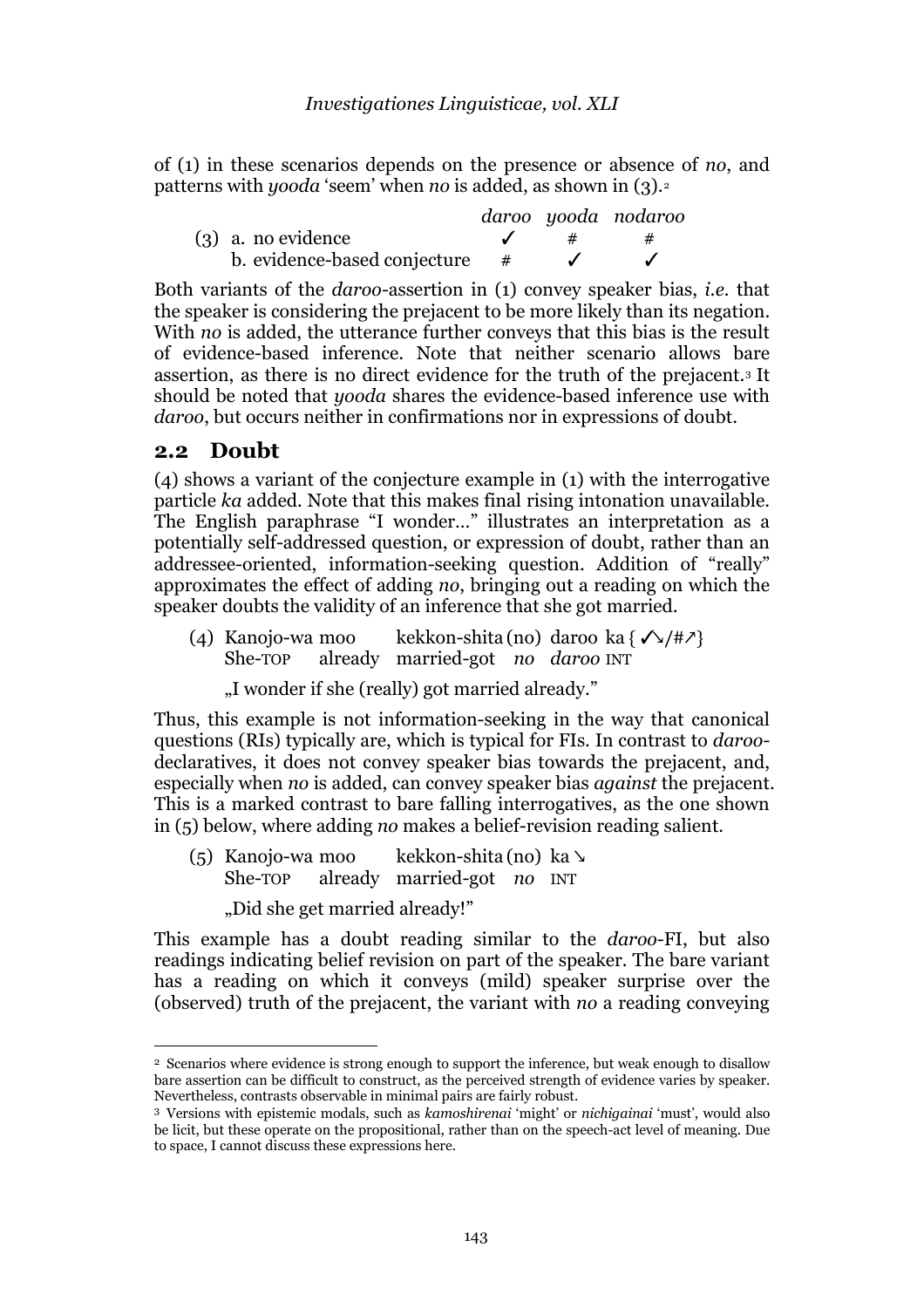that the speaker has revised a previous expectation against the prejacent's truth, based on the available evidence.[4](#page-3-0)

The variant with *daroo* in (4), on the other hand, cannot convey that the speaker has revised a previous belief based on evidence, but only that the speaker (still) doubts the truth of the prejacent. That is, falling *daroo*interrogatives convey *stronger doubt* than bare falling interrogatives, particularly when *no* is added. *Daroo*-assertions on their conjecture use, on the other hand, convey *weaker commitment* than their bare counterparts. These are observations to be accounted for in the analysis*.* 

## **2.3 Confirmation**

(6) shows two variants of the conjecture example in (1), one with final falling and one with final rising intonation, to illustrate the confirmation uses of *daroo*. The English paraphrases, a final falling tag "isn't she" and a final rising tag "...right?", reflect that the final falling variant is typically used in a turn-holding move, while the final rising variant typically requires a reaction from the addressee. Note the rising variant is given with the polite form *deshoo*, with a shortened variant *desho* which is limited to final rising environments.

(6) Kanojo-wa kekkon-shiteiru  $\{\text{daroo } \setminus / \text{desho(o)} \neq \text{She-TOP} \}$  married-be daroo daroo married-be

"She's married, {isn't she. / right? }".

Crucially, neither confirmation variant conveys that the speaker is biased towards or doubts the prejacent. Rather, the falling version confirms whether the prejacent is indeed accepted by both speaker and addressee, *i.e.* part of a common ground in the sense of mutually accepted propositions, while the rising version checks whether the speaker's assumption that the addressee (also) believes the prejacent to be true is correct. Thus, *daroo*-declaratives in confirmation use convey that the speaker believes the prejacent to be true, but is not certain whether or not the addressee shares this belief. This use of *daroo-*utterances is difficult to capture on analyses taking *daroo* to be either an evidential or an inferential marker.

# **3 Previous analyses**

While there is a wealth of descriptive work, mainly in Japanese, on *daroo*utterances in their various uses, there exist few formal analyses. Below, I selectively summarize some generalizations and extant formal analyses before moving on to my analysis of *daroo*.

# **3.1 Moriyama (1992)**

Building on previous work analyzing *daroo* as a marker of speaker judgment, Moriyama takes *daroo* to indicate that a "judgment-forming

<span id="page-3-0"></span><sup>4</sup> Davis (2011) discusses this reading in detail, motivating an analysis of *no* as an evidential marker. In Rieser (2017a), I label this the "incredulity" reading.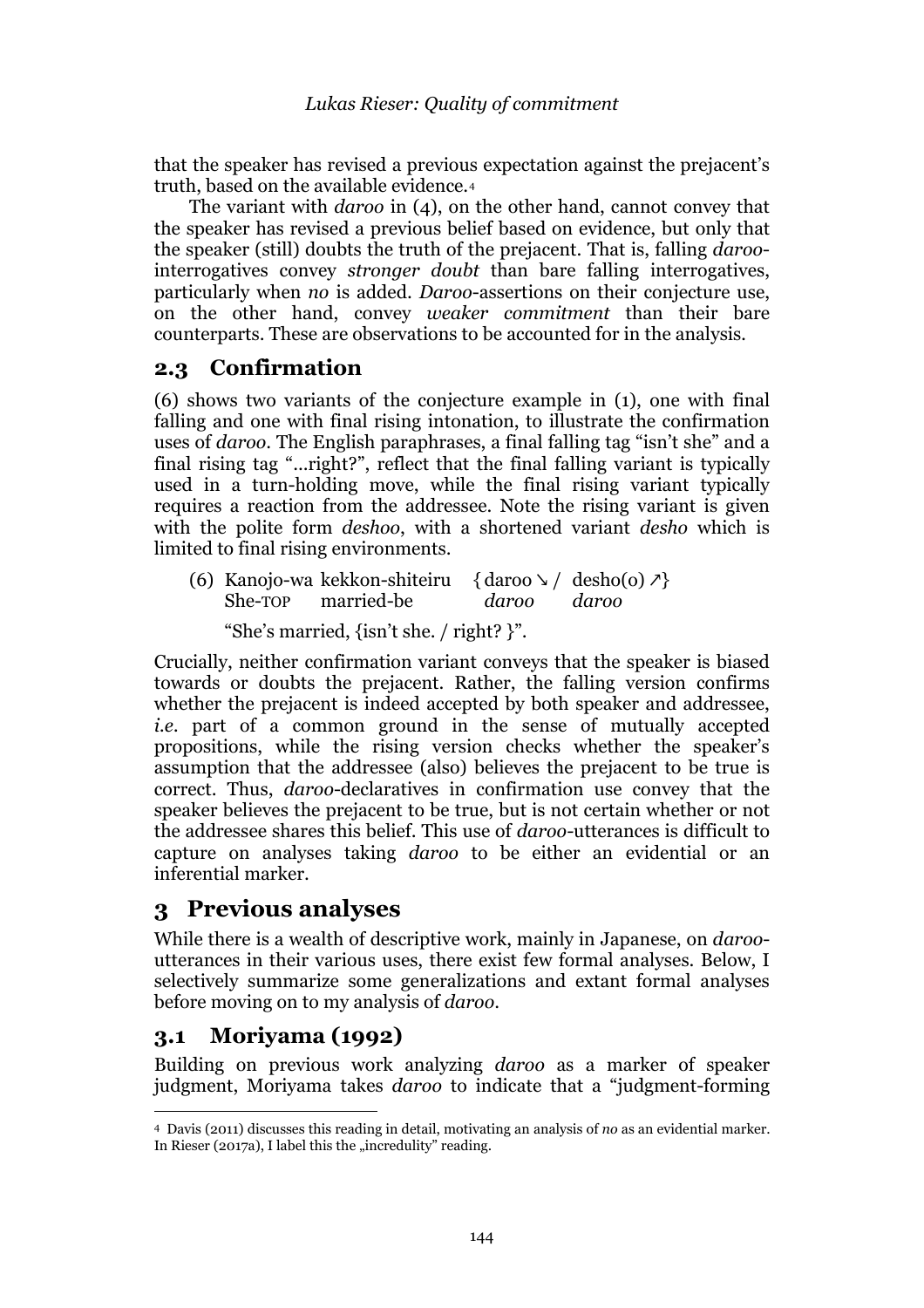process" is underway, *i.e.* a belief w.r.t. the prejacent is in the process of formation, and *daroo*-interrogatives<sup>[5](#page-4-0)</sup> to indicate the speaker does not expect to reach such a judgment. Moriyama differentiates two kinds of confirmations, namely "inquiring" and "pushing" varieties. The former indicate that a shared belief is in the process of formation, and are used to inquire about the addressee's belief. In the latter, there is a discrepancy between speaker and addressee belief, and the speaker seeks to convince the addressee of the prejacent's truth to form a shared belief. With regard to intonation, Moriyama notes that confirmations come with either a "sudden final fall"[6](#page-4-1) or final rise.

### **3.2 Hara (2006)**

Hara proposes an analysis of *daroo* as a modal that restricts the modal base to the "possible worlds which are compatible with the speaker's nonobservable reasoning", that is *daroo* lexically encodes the restriction to not evidence-based conjecture with a quantificational force of "more than 50%". My account is similar in that I take the required subjective likelihood of the prejacent, and thus the quantificational force of *daroo*, to be more than 50%. However, I take quantification to occur over all doxastically accessible worlds and *daroo* to be a speech-act level operator, which is closer in spirit to Hara and Davis (2013), summarized below.

## **3.3 Takubo (2009)**

Takubo seeks to explain his observation that *no* makes *daroo*-assertions felicitous in scenarios with evidence by analyzing *daroo* as an epistemic modal marking deductive inference, which *no* allows to mark abductive inference by scope-widening. This means that *daroo* marks *modus ponens* inference by which a conditional consequent is judged true on the premise that the antecedent holds, and that adding *no* allows inference in the other direction, namely that a conditional antecedent is true on the premise that the consequent holds. Applied to (1), this means that *no-daroo* indicates the speaker is inferring from the premises that the name changed and that when women get married, they usually change their names that her having married is a likely explanation for her name having changed. While this analysis accounts for the facts on *daroo-*conjectures, there does not seem to be a straightforward way of applying it to confirmations.

## **3.4 Hara and Davis (2013)**

Hara and Davis propose that speaker bias in *daroo*-assertions is a result of update on speaker belief rather than on mutually accepted propositions. Following Groenendijk and Roelofsen (2009), they model a context set from pairs of equivalent worlds. Declarative update eliminates pairs containing worlds at which the prejacent is false, while inquisitive update

<span id="page-4-0"></span><sup>5</sup> Moriyama discusses *daroo* utterances with *wh*-expressions as examples for interrogatives rather than *daroo-ka* utterances as discussed in this paper. 6 In such cases, the final vowel can be shortened to yield ". . . *daro*↓"

<span id="page-4-1"></span>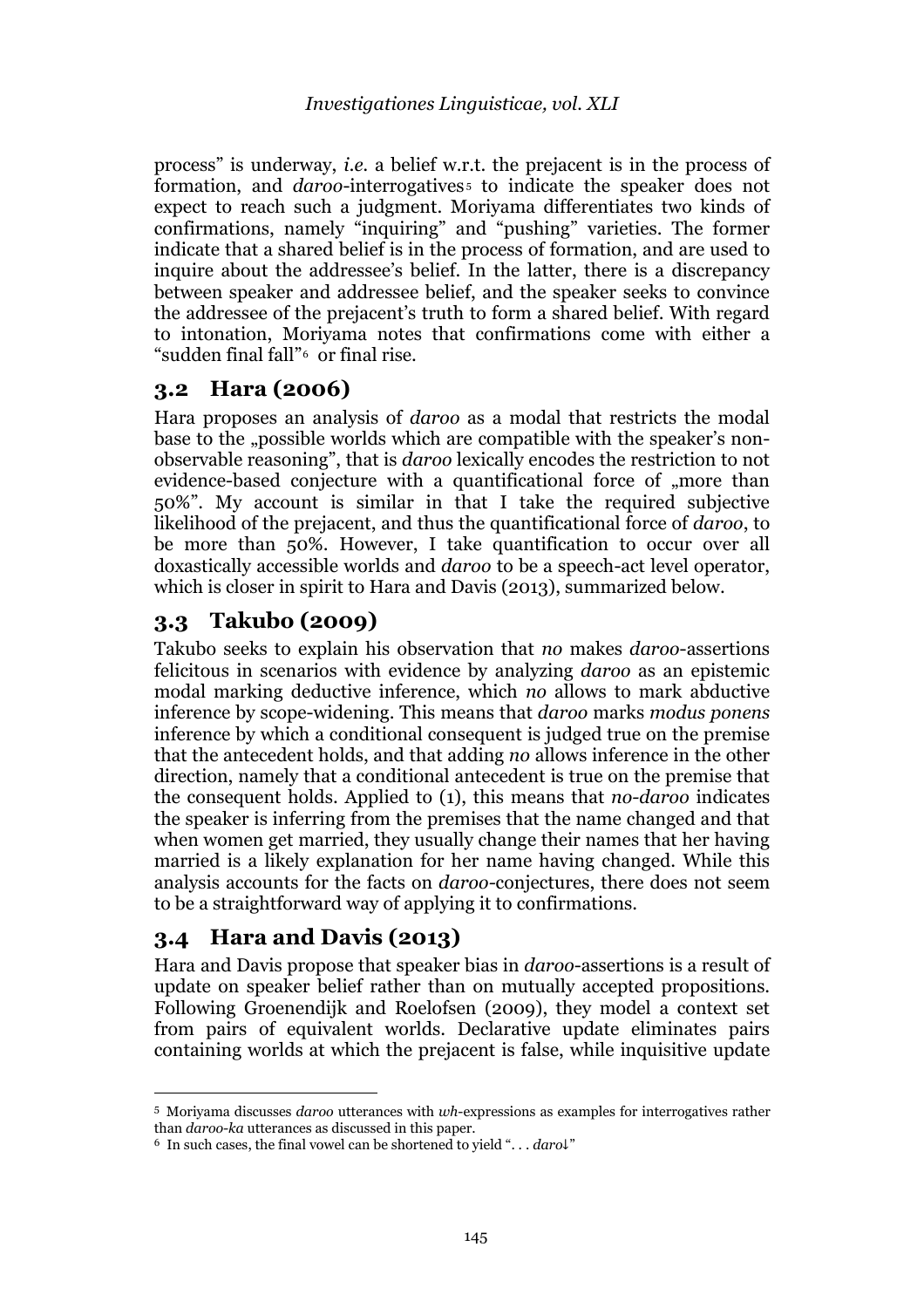partitions the context to contain pairs where the prejacent is true at one world, false at the other. *Daroo* modifies the modal base so that update targets doxastically accessible worlds, *i.e.* worlds that are compatible with the speaker's beliefs.

H&D assume that final rising intonation shifts the "deictic center" of *daroo* (the agent of updated beliefs) to the addressee and hypothesize that when the overt force marker *ka* intervenes between the final rise and *daroo*, this shifting is blocked. This explains the marginal status of rising *daroo*-*ka* utterances thus predicted to convey "do you know whether I believe [the prejacent]", a meaning only compatible with quiz questions.<sup>[7](#page-5-0)</sup>

The infelicity of bare *daroo*-conjecture with evidence is explained by lexical specification of different types of evidence within Davis *et al*.'s (2007) context-shifting semantics, where a contextual parameter Cτ determines the subjective probability required for felicitous assertion, reflecting the first Gricean maxim of quality. H&D argue that *yooda* requires 'indirect' evidence, while *daroo* accepts 'all evidence', and that utterance felicity depends on evidence of the required type and on subjective probability clearing the corresponding threshold Cτ. Thus, *daroo* and *yooda* indirectly change the required subjective probability Cτ by lowering the threshold in a process labeled "context shifting". Hara and Davis leave the effect of *no* assimilating *daroo* to *yooda* as an open issue, mentioning the possibility of analyzing *no* as a question particle.

# **4 A framework for speech-act felicity**

In this section, I formalize the felicity conditions of the aforementioned four speech act types in terms of belief and evidence, building on Gricean conversational maxims and the Searlean preparatory condition on interrogatives. I compositionally derive each type's felicity conditions from illocutionary force and sentence-final intonation. I first show how speaker commitment arises from satisfaction of the belief and evidence conditions on declaratives. Moving on to interrogatives, which do not make but forgo commitments, I show that they give rise to implicatures derived as negation of the respective declarative alternative's commitment. Finally, I show sentence-final intonation to resolve the target of commitment to the speaker (final fall) or the addressee (final rise).

### **4.1 Gricean Quality and commitment from assertion**

Grice (1975) formulates two specific maxims based on the supermaxim of quality for assertions "Try to make your contribution one that is true".

| Quality I  | Do not say what you believe to be false.              |
|------------|-------------------------------------------------------|
| Quality II | Do not say that for which you lack adequate evidence. |

<span id="page-5-0"></span><sup>7</sup> Searle (1969) differentiates "exam questions" from "real questions", as in the former the speaker knows the answer and wants to find out whether the addressee does, too, while in the latter the speaker does not know the answer. This is an interesting connection with potential implications for the current proposal, which for space I have to leave for further research.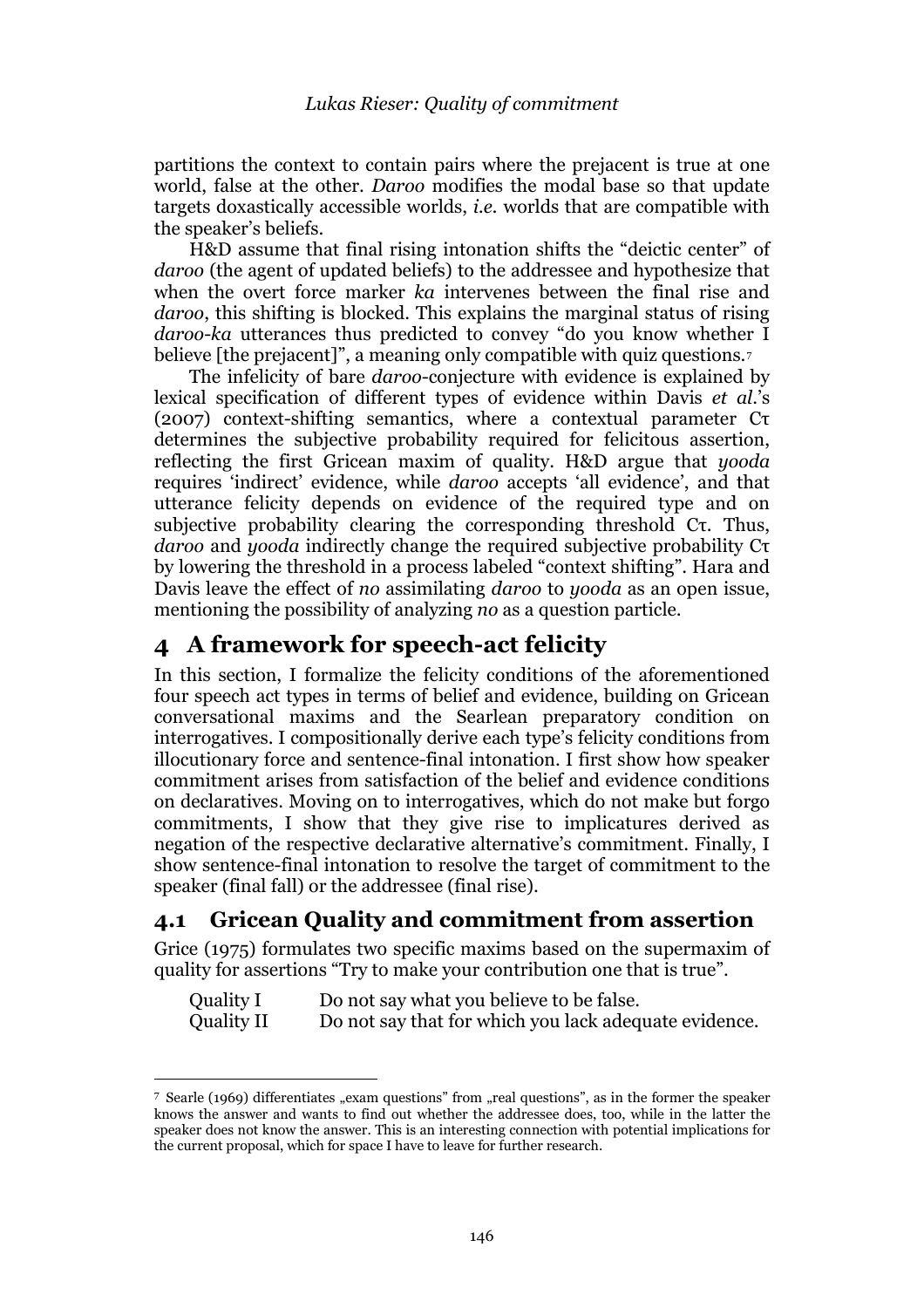I take these maxims to be conditions on felicitous utterance of an assertion which require the world at utterance time to be such that the prejacent is compatible with the speaker's beliefs, and there is evidence available to the speaker which, considered in isolation, is sufficient to conclude that, *i.e.*  support a belief that, the prejacent is true.<sup>[8](#page-6-0)</sup> These conditions are shown in (7) and (8) below ( $Bs \varphi$  and EV<sub>s</sub>  $\varphi$  are to be defined shortly).

- (7) Evidence condition on  $Decs(\varphi)$  (Quality I): EV<sub>s</sub>  $\varphi$
- (8) Belief condition on  $DECs(\varphi)$  (Quality II):  $\neg Bs\neg \varphi$

 $DECs(\varphi)$  represents a falling declarative utterance of agent S (speaker) with prejacent  $\varphi$ , that is assertion of  $\varphi$  by S. Note that I closely follow Grice's formulation of Quality II and do not assume a condition B<sub>sφ</sub>, that is a requirement that the speaker believe the prejacent to be true.

(9) and (10) show definitions of non-negated and negated belief in terms of doxastic states. DOXS denotes the set of worlds compatible with S's beliefs, *i.e.* the doxastic state of the speaker.<sup>[10](#page-6-2)</sup>

- (9) Bs  $\varphi$  is true iff Doxs  $\subseteq W^{\varphi}$
- (10)  $\neg$ Bs  $\varphi$  is true iff Doxs  $\not\subseteq W^{\varphi}$ (where  $W^{\varphi}$  denotes the set of worlds at which  $\varphi$  is true.)<sup>[11](#page-6-3)</sup>

When an assertion is observed and assumed to be felicitous in that (7) and (8) are satisfied, it can be inferred that the speaker beli[eve](#page-6-4)s the prejacent to be true, all else being equal. The defeasible entailment<sup>12</sup> relation in  $(11)$ accordingly defines the relation of belief and evidence, thus indirectly defining evidence by its relation to belief.

(11) a.  $EV_S \varphi > B_S \varphi$ b.  $[(EV_S \varphi > Bs \varphi) \wedge EV_S \varphi] \wedge B_S \neg \varphi \nleftrightarrow Bs \varphi$ c.  $[(EV_S \varphi > B_S \varphi) \wedge EV_S \varphi] \wedge \neg B_S \neg \varphi \vdash B_S \varphi$ 

According to (11a), it can usually be inferred that S believes  $\varphi$  to be true when the evidence condition on  $Decs(\varphi)$  is satisfied. (11b) states  $Bs\neg\varphi$  as the blocking condition, *i.e.* the inference is defeated when the observer assumes the speaker to believe the prejacent to be false. (11c) shows that satisfaction of the belief condition on  $Decs(\varphi)$  ensures that the inference goes through, thus speaker commitment arises from assertion.

Since a speech act is a "manifest event" (Stalnaker 2002), I further assume commitment takes the form of a public belief  $PBs \varphi$ , which holds when  $Bs \varphi$  is inferred from  $Decs(\varphi)$ , as in (12), and is defined in (13).

- (12) Commitment from  $Decs(\varphi) \searrow$ : PB s $\varphi$
- (13)  $PB_S \varphi \leftrightarrow B_A B_S \varphi \wedge B_S B_A B_S \varphi$

<span id="page-6-0"></span><sup>&</sup>lt;sup>8</sup> This builds on Büring and Gunlogson's (2000) definition of "compelling" evidence.

<span id="page-6-1"></span><sup>9</sup> Against Searle (1969), who proposes such a sincerity condition for assertions.

<span id="page-6-2"></span><sup>&</sup>lt;sup>10</sup> For simplicity, I gloss over the potential necessity of restricting these worlds by an additional conversational background such as a stereotypical ordering source (Kratzer 1981).

<span id="page-6-3"></span><sup>&</sup>lt;sup>11</sup> Bs  $\varphi$  is equivalent to a speaker belief  $\Box \varphi$ ; hence  $\neg$ Bs  $\varphi$  to speaker $\neg$  $\Box \varphi$  and  $\diamondsuit \neg \varphi$ .

<span id="page-6-4"></span><sup>&</sup>lt;sup>12</sup> Defeasible entailment written as  $>$  is based on Asher and Lascarides (2003).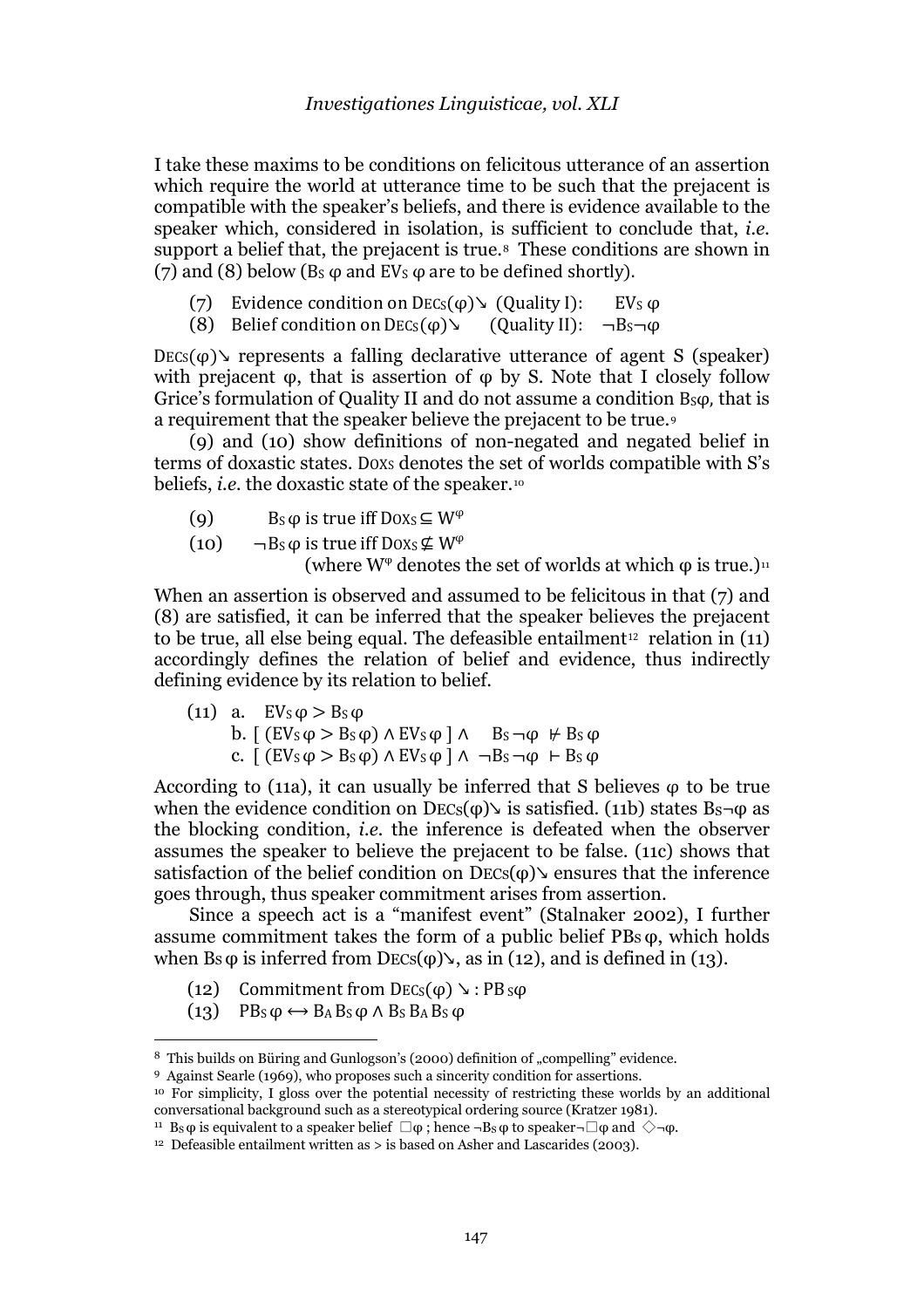When A observes S's assertion of φ and assumes S to be cooperative, *i.e.* that the conditions on felicitous assertion are satisfied,  $B_4B_5$   $\varphi$  follows from the inference rules in (11). When S in turn assumes that A judged the assertion felicitous,  $B_5B_4B_5$   $\varphi$  follows.<sup>[13](#page-7-0)</sup> In this way, a public belief PBs  $\varphi$ arises from assertion of φ by S and assumed cooperativity, *i.e.* satisfaction of the belief and evidence conditions representing Gricean quality.

### **4.2 Gricean Quality in interrogatives**

I propose that interrogatives come with a single preparatory condition ¬BSφ, roughly corresponding to Searle's (1969) preparatory condition for questions that the speaker not know the answer.

(14) Belief condition on  $INTs(\phi)$ :  $\neg Bs\phi$ 

Note that this condition on  $INTs(\varphi)$  holds regardless of falling or rising intonation, *i.e.* it goes for both FIs and RIs (questions). An according Gricean-inspired maxim for interrogatives could go as follows.

Quality Int Do not doubt what you believe to be true.

In addition to this, the meaning of interrogative utterances is enriched by implicatures from forgoing their declarative alternatives. Choosing an interrogative over a declarative gives rise to what Geurts (2010) calls a Qimplicature, from the first Gricean maxim of quantity "Make your contribution as informative as required […]" (Grice 1975). In the case of an FI, the Q-implicature is that the speaker does *not* entertain the belief that the forgone FD (assertion) makes public, thus  $INTs(\varphi)$  gives rise to the implicature  $\neg PB_S \varphi$ , the negation of PB sφ from DECs(φ), as shown below.

- (15) Forgone commitment from  $INT_S(\varphi) \rightarrow : \neg PB \, \varphi$
- (16)  $\neg PB_S \omega \leftrightarrow B_A \neg B_S \omega \wedge B_S B_A \neg B_S \omega$

In short, when commitment to  $\varphi$  is forgone, an observer can assume that the speaker does not believe φ to be true.

#### **4.3 Commitment in rising utterances**

Building on Gunlogson (2003) and its adaptation for Japanese particle utterances in Davis (2011), I assume final rising intonation in declaratives resolves a variable to the addressee, final falling intonation to the speaker.<sup>[14](#page-7-1)</sup> (17) and (18) show prosodically underspecified evidence and belief conditions on declaratives.

| (17) Evidence condition on DEC <sub>s</sub> ( $\varphi$ ):   | EV <sub>s</sub> $B_x \omega$ |  |
|--------------------------------------------------------------|------------------------------|--|
| (18) Belief condition on DEC <sub>s</sub> ( $\varphi$ ):     | $Bs - Bx - \varphi$          |  |
| (where $\lambda$ resolves x to A, $\lambda$ resolves x to S) |                              |  |

<span id="page-7-0"></span><sup>&</sup>lt;sup>13</sup> The definition uses a simplified model with only two participants: S and A, and glosses over the fact that commitment by a manifest event gives rise to an in principle infinite number of higher order beliefs, *cf.* the definition of *mutual introspection* in Rieser (2017b).

<span id="page-7-1"></span><sup>14</sup> Differing from Gunlogson and Davis, I assume the variable in the belief and evidence conditions rather than in commitments as  $[(EV_S B_x \varphi > B_S B_x \varphi) \wedge EV_S B_x \varphi \wedge B_S B_x - \varphi + B_S B_x \varphi,$  thus  $PB_S B_x \varphi$ arises from  $Decs(\varphi)$ .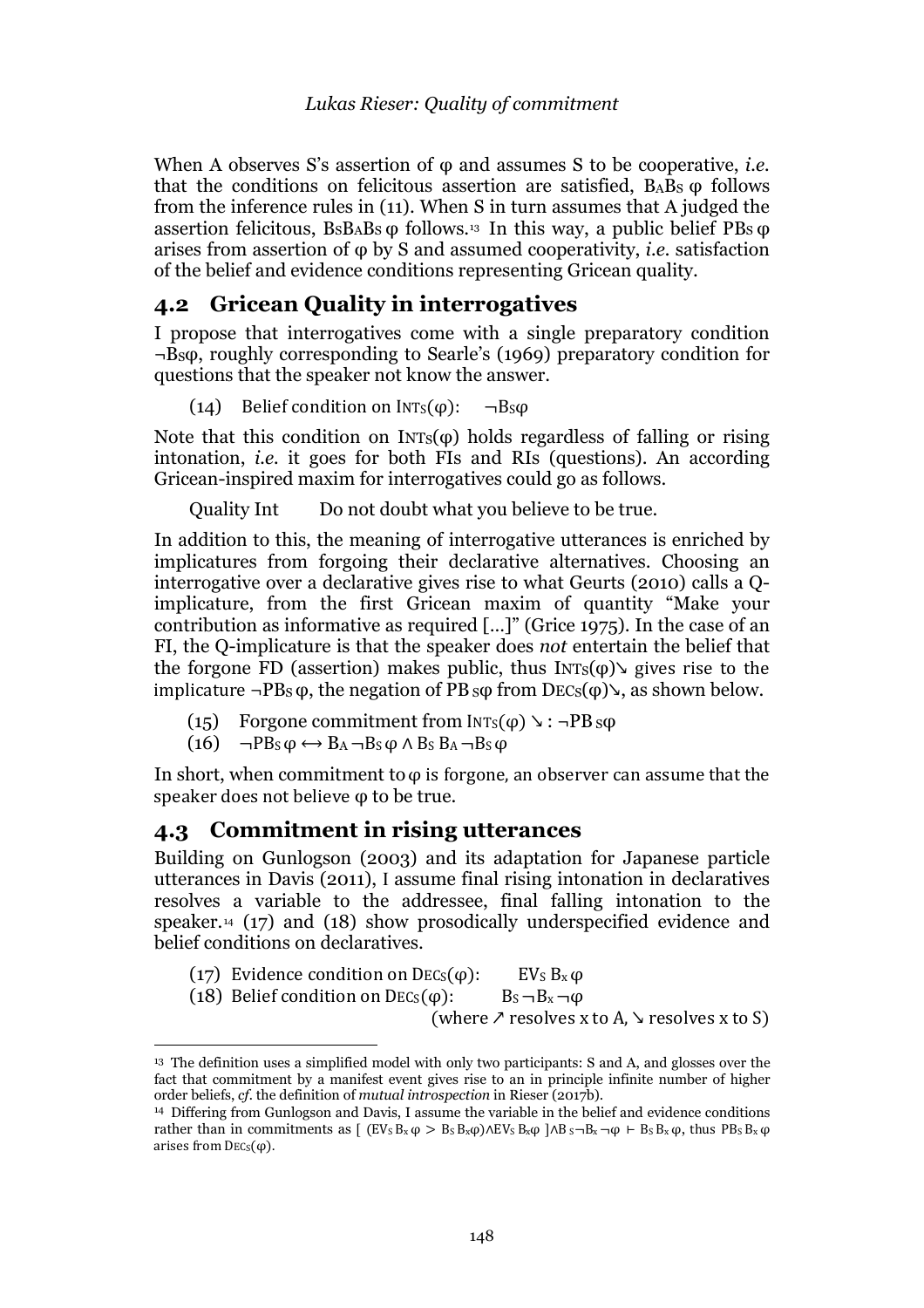A final rise resolves the evidence and belief conditions as in  $(19)$  and  $(20)$ <sup>[15](#page-8-0)</sup>.

- (19) Evidence condition on DECs( $\varphi$ ) $\lambda$ : EVs B<sub>A</sub> $\varphi$  (20) Belief condition on DECs( $\varphi$ ) $\lambda$ : B<sub>S</sub>-B<sub>A</sub>- $\varphi$
- (20) Belief condition on DECs( $\varphi$ ) $\lambda$ :

Applying the inference rule as in (21) predicts RD commitment as in (22).

- (21)  $[(EV_S B_A \varphi > B_S B_A \varphi) \wedge EV_S B_A \varphi] \wedge B_S \neg B_A \neg \varphi \vdash B_S B_A \varphi$ <br>(22) Commitment from DECs( $\varphi$ ) $\lambda$ : PB s B<sub>A</sub>  $\varphi$
- (22) Commitment from  $Decs(\varphi)$  ?:

The question of whether or not bare RDs exist in Japanese set aside<sup>16</sup>, commitment to a higher-order belief that the addressee beliefs the prejacent to be true is compatible with the observation that *daroo*-RDs convey speaker assumptions w.r.t. addressee belief, *cf.* section 5.3.

Turning to RIs (questions), I assume they have the standard interrogative preparatory condition shown in (23) that the speaker not believe the prejacent to be true. When the question is chosen over the declarative alternative (the RD), forgone commitment as in (24) arises.

- (23) Belief condition on  $INTs(\varphi) \nearrow$  (Quality Int):  $\neg Bs\varphi$
- (24) Forgone commitment from  $INT_S(\varphi)$ ?:  $\neg PB_S B_A \varphi$

Taken together, this accounts for the intuition that questions, while potentially conveying speaker bias towards or against the prejacent, are in principle neutral w.r.t. the addressee's beliefs, and are not felicitous when the speaker already knows (or believes to know) the answer.

# **5** *Daroo* **lowers the quality threshold**

I propose that *daroo* lowers the quality threshold, weakening the speaker commitment that arises from felicitous assertion. As commitment is defined in terms of public speaker belief, this requires a definition of weaker commitment in terms of weaker speaker belief B<sup>daroo</sup>sφ as defined in (26), shown along with the unmodified belief proposition in (25).

- (25) Bs  $\varphi$  is true iff DOXs  $\subseteq W^{\varphi}$
- (26) B<sup>daroo</sup>s φ is true iff | DOXs∩W<sup>φ</sup>| > | DOXs∩W<sup>¬φ</sup>|

(where  $W^{\neg \phi}$  denotes the set of worlds at which  $\phi$  is false.)

(26) states that  $B^{daroo}$ s  $\varphi$  holds iff there are more accessible worlds at which  $\varphi$ is true than accessible worlds at which  $\varphi$  is false. This means that the speaker considers  $\varphi$  mo[re](#page-8-2) likely than  $\neg \varphi$ , or that the subjective probability of  $\varphi$  is more than 50%17, which in turn has the consequence of a weaker evidence condition given the way that evidence and commitment are connected on the present proposal.

<span id="page-8-0"></span><sup>15</sup> (20) is essentially the mirrored version of the belief condition on assertion requiring the speaker to not belief what is asserted to be false. A Grice-inspired maxim for RDs could thus be "do not commit the addressee to what you assume they believe to be false"

<span id="page-8-1"></span><sup>16</sup> Polar RDs and Ris (questions) are not syntactically differentiated in Japanese.

<span id="page-8-2"></span><sup>17</sup> For discussion of issues with the formal implementation of (gradable) likelihood see for instance Lassiter (2011). The likelihood that *daroo* encodes is, however, not gradable, thus porentially easier to capture.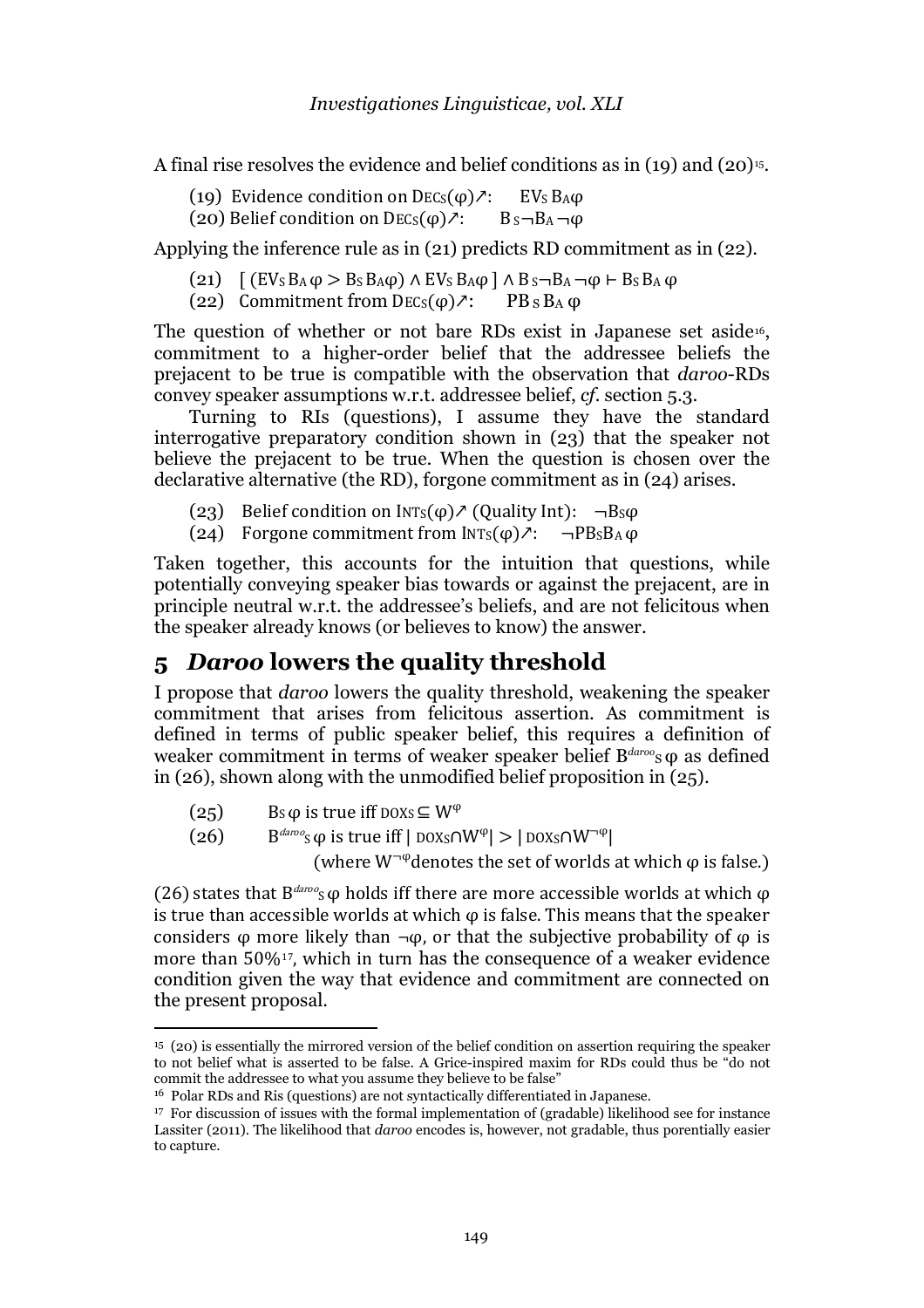### **5.1 The quality threshold and conjecture**

The lowered quality threshold directly accounts for weaker commitment from *daroo*-assertion, written as PB<sup>*daroo*</sup>s φ, the weaker variant of PB<sub>S</sub> φ.

- (27) Commitment from DEC<sub>S</sub>( $\varphi$  daroo)↘ : PB<sup>daroo</sup>s $\varphi$
- $(28)$  PB<sup>daroo</sup>s  $\omega \leftrightarrow$  BAB<sup>daroo</sup>s  $\omega \wedge$  B<sub>S</sub>B<sub>A</sub>B<sup>daroo</sup>s  $\omega$

PB<sup>daroo</sup>s φ is commitment from (*daroo*-)assertion and thus the result of addressee reasoning on manifest linguistic behavior. The evidence condition is also weakened to EV<sup>daroo</sup><sub>S</sub> φ, as "adequate evidence" (following Grice's formulation) for weaker commitment is lesser evidence than that required for full commitment.

- (29) Evidence condition on DECs( $\varphi$  *daroo*)  $\searrow$ : EV<sup>daroo</sup>s $\varphi$ <br>(30) Belief condition on DECs( $\varphi$  *daroo*)  $\searrow$ :  $\neg$ Bs $\neg$  $\varphi$
- (30) Belief condition on DECs( $\omega$  daroo)  $\lambda$ :

The required strength of evidence thus depends on the respective speech act's quality threshold, represented as EV*<sup>A</sup>* and B*<sup>A</sup>* in the speech-act relative defeasible inference rules below, where *A* stands for a speech-act type, here bare utterances and such with *daroo*.

- (31)  $EV^{\mathcal{A}} \varphi > B^{\mathcal{A}} \varphi$
- (32)  $[(EV^{\mathcal{A}} \varphi > B^{\mathcal{A}} \varphi) \wedge EV^{daroo} \varphi] \wedge \neg Bs \neg \varphi \vdash B^{daroo} \varphi$

Thus,  $PB^{daroo}$ <sub>S</sub>  $\varphi$  arises from *daroo* assertions like (33) repeated from (1).

(33) Kanojo-wa moo kekkon-shita (no) daroo.↘ already married-got

"She got married already, I bet".

The conveyed meaning of (33) without *no* is paraphrased in (34).

(34) S does not believe that she hasn't got married and has evidence supporting the assumption that she more likely got married than not, hence S commits to a belief that she more likely got married.

This is compatible with the guess reading of *daroo-*conjecture. As for *no*, I take it to add the following evidence condition<sup>[18](#page-9-0)</sup>, where  $X$  represents all participants (A and S in the simplified model).

(38) Evidence condition added by *no*: EVX φ

(39) shows an according paraphrase of the *no-daroo* variant of (33).

(39) S does not believe that she hasn't got married and there is evidence available to all participants supporting the assumption that she more likely got married than not, hence S commits to a belief that she more likely got married.

<span id="page-9-0"></span><sup>18</sup> See Rieser (2017b) for a more detailed analysis of the contribution of *no*, including utterances without *daroo*. Davis (2011) also proposes an analysis of *no* as an evidential marker based on the effect of *no* on the conveyed meaning of falling interrogatives.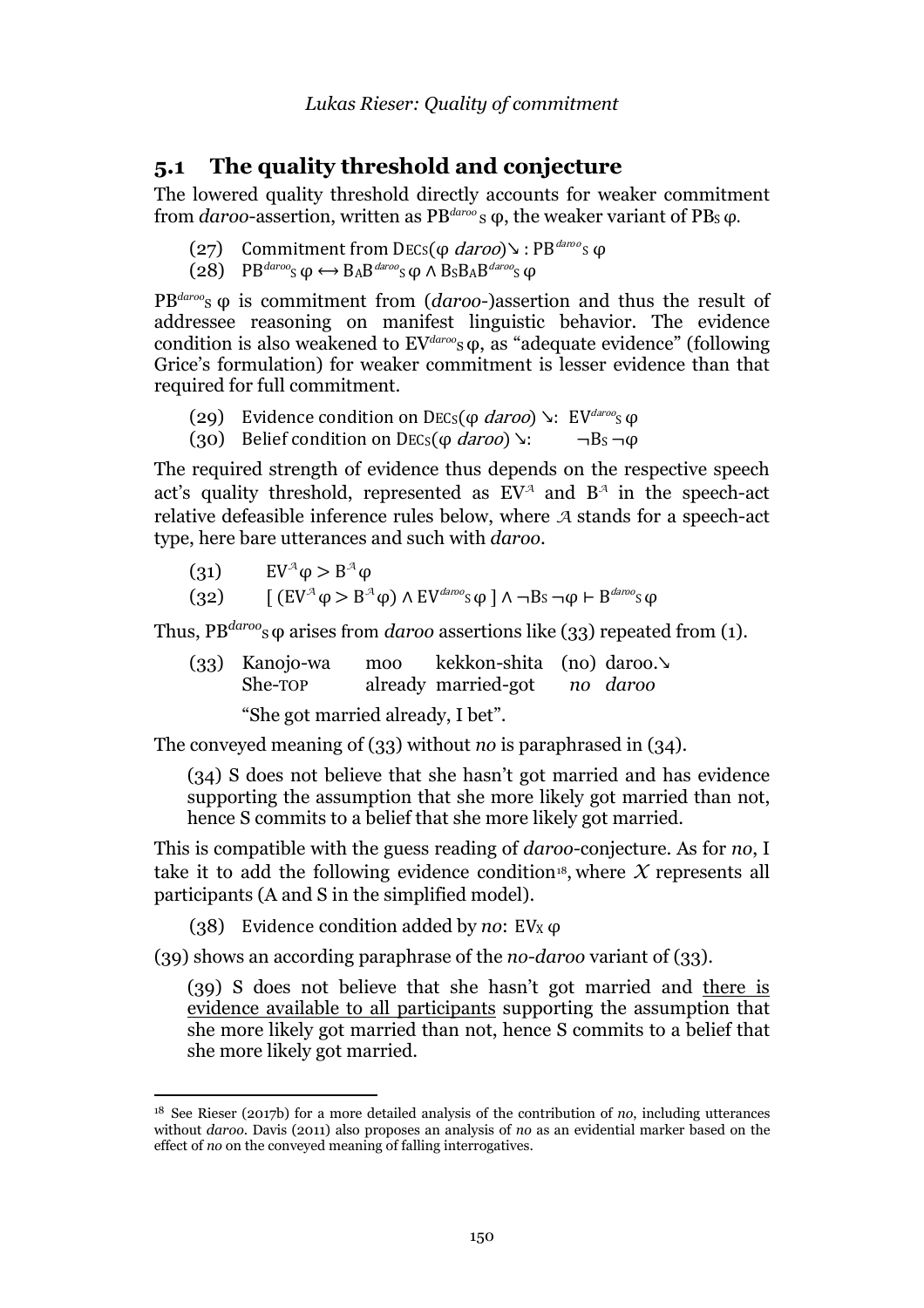Clearly, in the scenario with evidence, it is preferable to add *no*, marking that the grounds for committing to the prejacent are publicly available evidence. The difference between the variant with and the that without *no* thus comes down to "guessing" based on evidence only available to the speaker, and making an inference based on publicly available evidence. The badness of the plain *daroo*-assertion in the evidence scenario is thus *not* encoded in the meaning of *daroo*, but arises from the availability of an alternative marking of such evidence with *no*[19](#page-10-0).

### **5.2 The quality threshold in interrogatives**

The marked difference between the uses of FIs with and without *daroo* is in line with the conveyed meanings predicted by the present proposal. First, note that bare and *daroo* FIs do not differ in preparatory conditions, but only in forgone commitment arising as an implicature.

| (40) Belief condition on DEC <sub>S</sub> ( $\varphi$ <i>daroo</i> ) $\vee$ : | $\neg$ Bs $\varphi$ |
|-------------------------------------------------------------------------------|---------------------|
|                                                                               |                     |

(41) Forgone commitment from INTs(φ *daroo*) ↘ : ¬PB<sup>*daroo*</sup>sφ

The definition of  $\neg PB^{daroo}$ <sub>S</sub> $\varphi$  is given in (42) parallel to that of  $\neg PB$ <sub>S</sub> $\varphi$  in (16).

$$
(42) \quad \neg PB^{daroo}S \varphi \leftrightarrow B_A \neg B^{daroo}S \varphi \land B_S B_A \neg B^{daroo}S \varphi
$$

Next, the definition of negated belief under a lowered quality threshold is shown in (44) along with the non-negated version (43) repeated from (26).

- (43)  $B^{daroo}$ <sub>S</sub>  $\varphi$  is true iff | DOX<sub>S</sub> $\cap W^{\varphi}$ | > | DOX<sub>S</sub> $\cap W^{-\varphi}$ |
- (44)  $\neg B^{daroo}S \varphi$  is true iff  $|DOX_S \cap W^{\varphi}| \leq |DOX_S \cap W^{\neg \varphi}|$

There is a crucial difference between negated and non-negated *daroo*belief – the former allows the speaker to be neutral w.r.t. to the prejacent (*i.e.* the cardinality of accessible φ-worlds is the same as that of accessible ¬φ worlds), while the latter excludes this case. Thus, negated *daroo*-belief means that the speaker is either neutral with regard to the prejacent, or biased against it, straightforwardly explaining the lack of speaker bias from *daroo*-FIs. Our example is repeated in (45) from (4).

- (45) Kanojo-wa moo kekkon-shita (no) daroo ka  $\{\sqrt{47}\}\$ <br>She-TOP already married-got *no daroo* INT already married-got *no daroo* INT
	- "I wonder if she (really) got married already."

The paraphrase of the *daroo*-FI without *no* goes as follows.

(46) S does not believe that she got married, and (even) forgoes to commit to a belief that she likely got married.

This accounts for the observation that *daroo*-FIs convey *stronger doubt* than plain ones, as indicated by insertion of "even" in the paraphrase: forgoing to *fully* commit to the prejacent (¬PBS φ from the plain FI)

<span id="page-10-0"></span><sup>19</sup> This is potentially a case of *maximize presupposition*, but can also be a Q-implicature from the plain version that there is no mutually accessible evidence, assuming that perceptual evidence activates the alternative with *no*.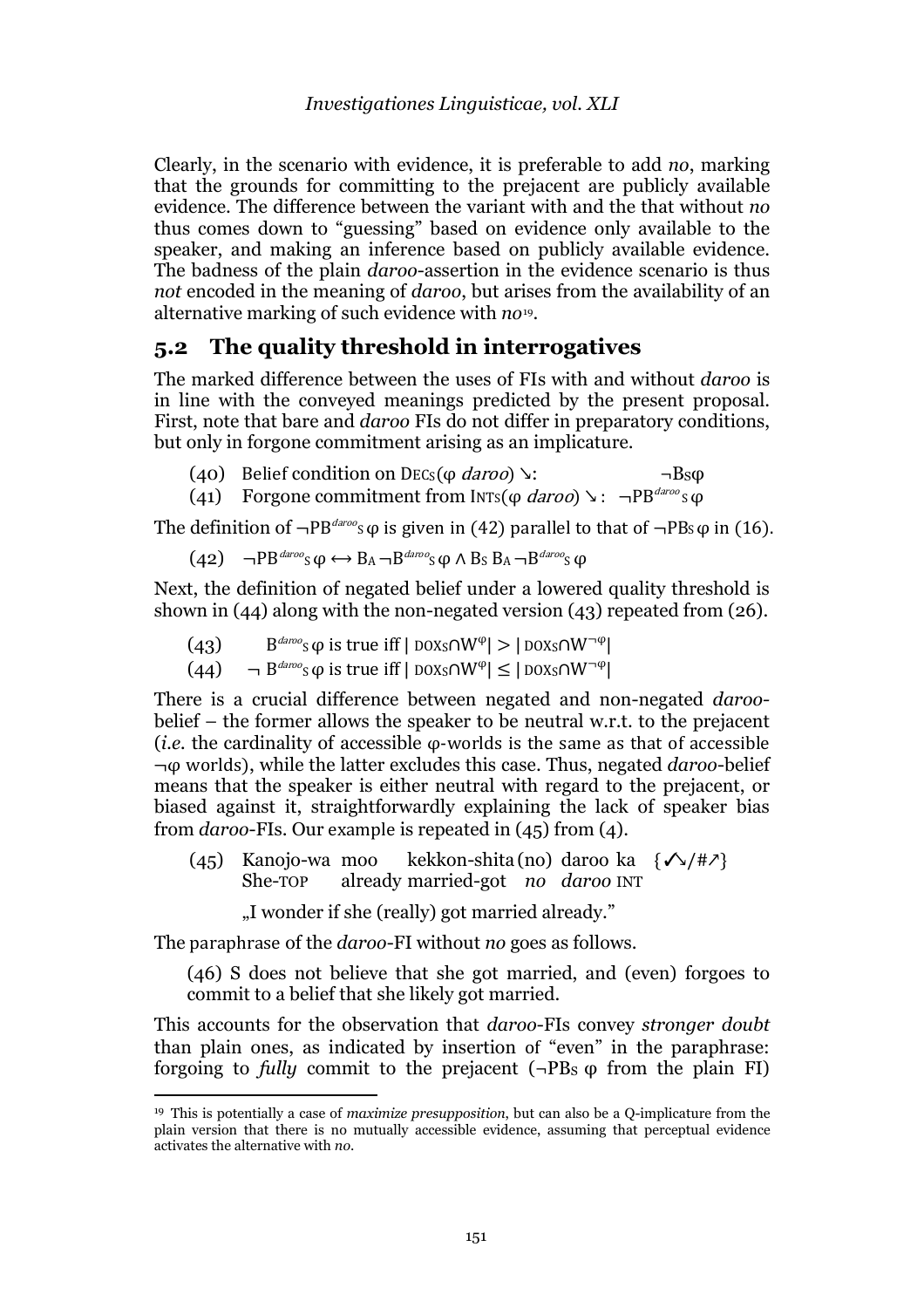constrains admissible doxastic states less than "even" forgoing to *weakly* commit to the prejacent (¬PB<sup>*daroo*</sup>s φ from the *daroo*-FI).

Consider next the paraphrase of the *no-daroo*-FI (45) given in (47).

(47) S does not believe that she got married, there is evidence available to all participants that she more likely got married, but S (even) forgoes to commit to a belief that she likely got married.

The addition of *no* brings out stronger doubt, making it plausible that previously held negative bias prevents φ from (even weakly) committing to the prejacent, so that defeasible inference is blocked as in (48).

 $(48)$  [ (EV<sup>A</sup> $\phi$  > B<sup>A</sup> $\phi$ ) Λ EV<sup>daroo</sup><sub>S</sub> $\phi$  ] Λ B<sup>daroo</sup><sub>S</sub>  $\phi$  ⊬ B<sup>daroo</sup>s  $\phi$ 

This is in line with the observation that *no-daroo-*FIs convey that publicly available evidence is not sufficient to change the polarity of speaker bias, and explains that a belief revision reading is only available in *no-*FIs without *daroo* lowering the quality threshold.

### **5.3 The quality threshold in rising utterances**

I propose that in rising utterances, *daroo* has the same effect of lowering the quality threshold as in falling utterances. According evidence and belief conditions on *daroo-*RDs are as follows.

- (49) Evidence condition on DECs( $\varphi$  *daroo*)  $\lambda$ : EV<sup>daroo</sup>s B<sub>A</sub> $\varphi$  (50) Belief condition on DECs( $\varphi$  *daroo*)  $\lambda$ : B s-B<sub>A</sub>- $\varphi$
- (50) Belief condition on DEC<sub>S</sub>( $\varphi$  *daroo*)  $\lambda$ :

This gives rise to weaker speaker commitment w.r.t. addressee belief.

(51) Commitment from DEC<sub>S</sub>( $\varphi$  daroo)  $\lambda$ : PB<sup>daroo</sup> S B<sub>A</sub>  $\varphi$ 

While in line with H&D's analysis that *daroo* shifts the deictic center to the addressee [20](#page-11-0) , my analysis differs in that *daroo*-RDs do not update addressee beliefs, but convey speaker assumptions w.r.t. addressee belief.

Also in line with H&D, I take rising *daroo*-utterances to be RDs, *pace* Sudo (2013) who takes them to be polar questions with a question particle *desho*. Sudo observes that final rising *desho*-utterances "carry strong [...] epistemic bias, but no evidential bias", that is they are felicitous regardless of contextual evidence w.r.t the prejacent, and convey that the speaker is biased towards the prejacent. Both of these properties are atypical of Japanese polar questions which are generally sensitive to contextual evidence and give rise to epistemic bias of opposite polarity to that of the prejacent. Hence, the bias patterns of rising *daroo-*utterances suggest they are RDs. The relevant example is repeated as (52) from (6).

(52) Kanojo-wa kekkon-shiteiru desho(o). ↗ married-be

"She's married, right?"

The meaning of (52) is predicted to be as paraphrased in (53).

<span id="page-11-0"></span><sup>20</sup> With the caveat that I do not assume deictic shifting to only occur in *daroo*-utterances.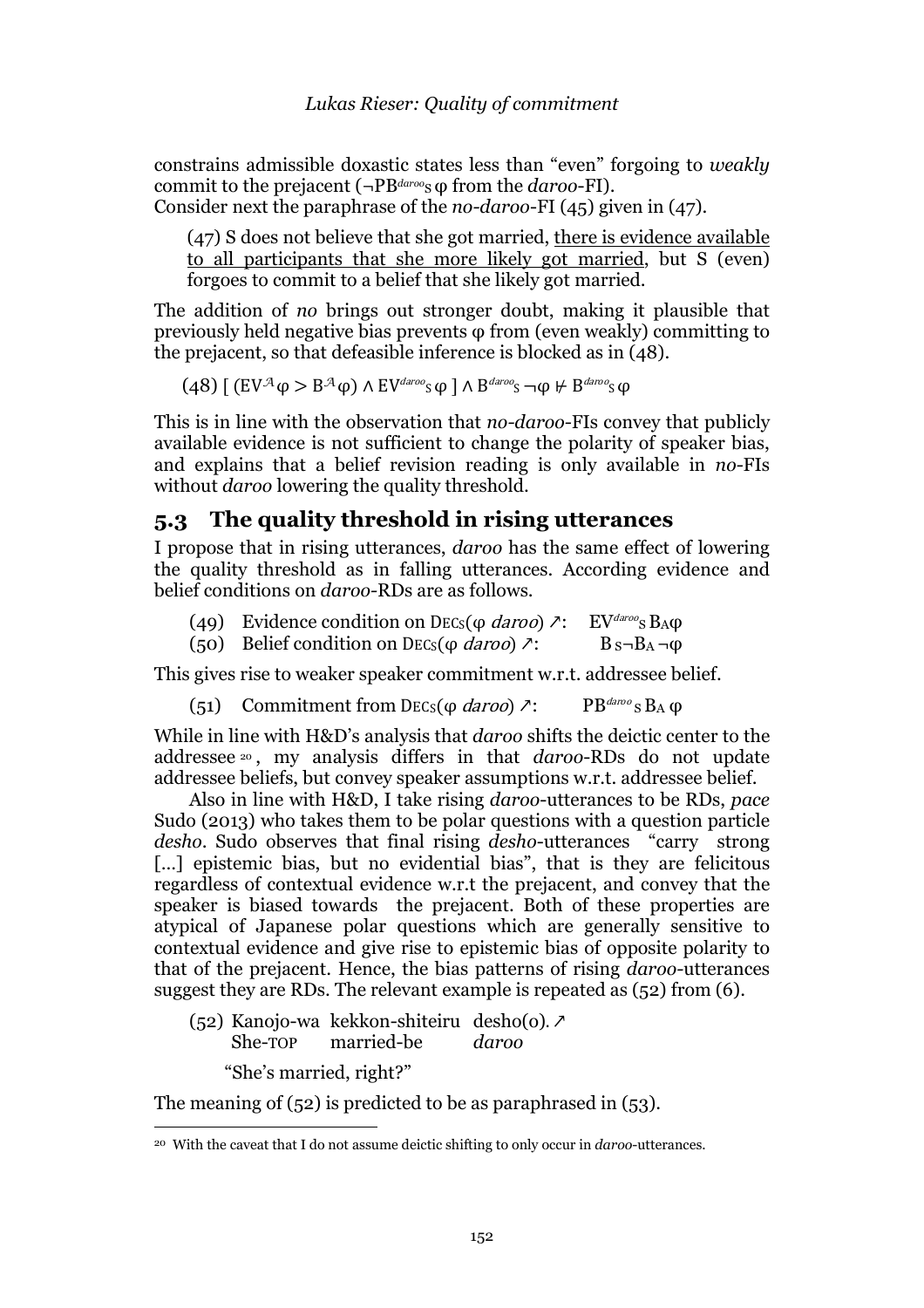(53) S does not believe that A believes she is still unmarried and has evidence that A more likely believes that she got married than not, hence commits to a belief that A more likely believes she got married.

This paraphrase accounts for the observation that *daroo*-RDs are used to confirm a speaker assumption about addressee belief, and corresponds to Moriyama's (1992) "inquiring" confirmations.

It remains to account for the marginal status of questions (RIs) with *daroo*. While H&Ds suggestion that overt force marking blocks deictic shifting is a possible explanation, I suggest that there might be a more simple reason. Rising *daroo*-utterances are CG-maximizing as they, according to Sudo (2013) necessarily, convey the speaker is committed to the prejacent, and confirm whether the addressee is, too. Deriving an interrogative by adding *ka*, however, does not only give rise to forgone commitment, but also comes with the interrogative belief condition.

- 
- (54) Belief condition on  $INT_S(\varphi \, \text{d} \, \text{d} \, \text{d} \, \text{d} \, \text{d} \, \text{d} \, \text{d} \, \text{d} \, \text{d} \, \text{d} \, \text{d} \, \text{d} \, \text{d} \, \text{d} \, \text{d} \, \text{d} \, \text{d} \, \text{d} \, \text{d} \, \text{d} \, \text{d} \, \text{d} \, \text{d} \, \text{d} \, \text{d} \, \text{d} \, \text{d} \$ Forgone commitment from INTs( $\varphi$  daroo)  $\lambda$ :  $\neg PB^{daroo}$  S B<sub>A</sub>  $\varphi$

(54) obviously clashes with the prerequisite for a CG-maximizing reading that the speaker be committed to the prejacent, which explains the infelicity of *daroo*-questions as confirmations. When, on the other hand, the communicative intention is not CG-maximizing, Japanese offers a variety of polar questions to convey different constellations of epistemic and evidential bias while inquiring about the prejacent.

H&D's observation that *daroo*-questions can be used in "quiz questions" (even though their example is of a *wh*-question and thus not directly comparable to the scope of data discussed here) can be explained as a marginal form of confirmation, where epistemic bias is to be avoided, in the quiz or exam case most likely in order not to reveal the correct answer, which the asker naturally knows.

#### **5.4 Accounting for confirmations**

Hara and Davis (2013) follow Groenendijk and Roelofsen (2009), assuming that assertive update excludes (pairs of) worlds from a context set. I suggest that this is not necessarily the case, but that only worlds at which the speaker does not believe the prejacent to be true are eliminated by addition of public beliefs to the context set $21$ . Whether or not this leads to an update of the *shared* public beliefs of the participants, or CG update, depends on whether or not the addressee goes on to commit to the prejacent as well.

This is not to say, however, that there are no cases in which addition of a proposition to the common ground is a desired effect of assertion. I propose that confirming *daroo*-assertions are straightforwardly accounted for under the assumption that they (along with rising *daroo*-declaratives

<span id="page-12-0"></span><sup>21</sup> In Rieser (2017a), I propose a radically simplified view of context: a context is the same as a world; the world at utterance time being what utterances alter, in the case of assertions by adding (public) belief propositions.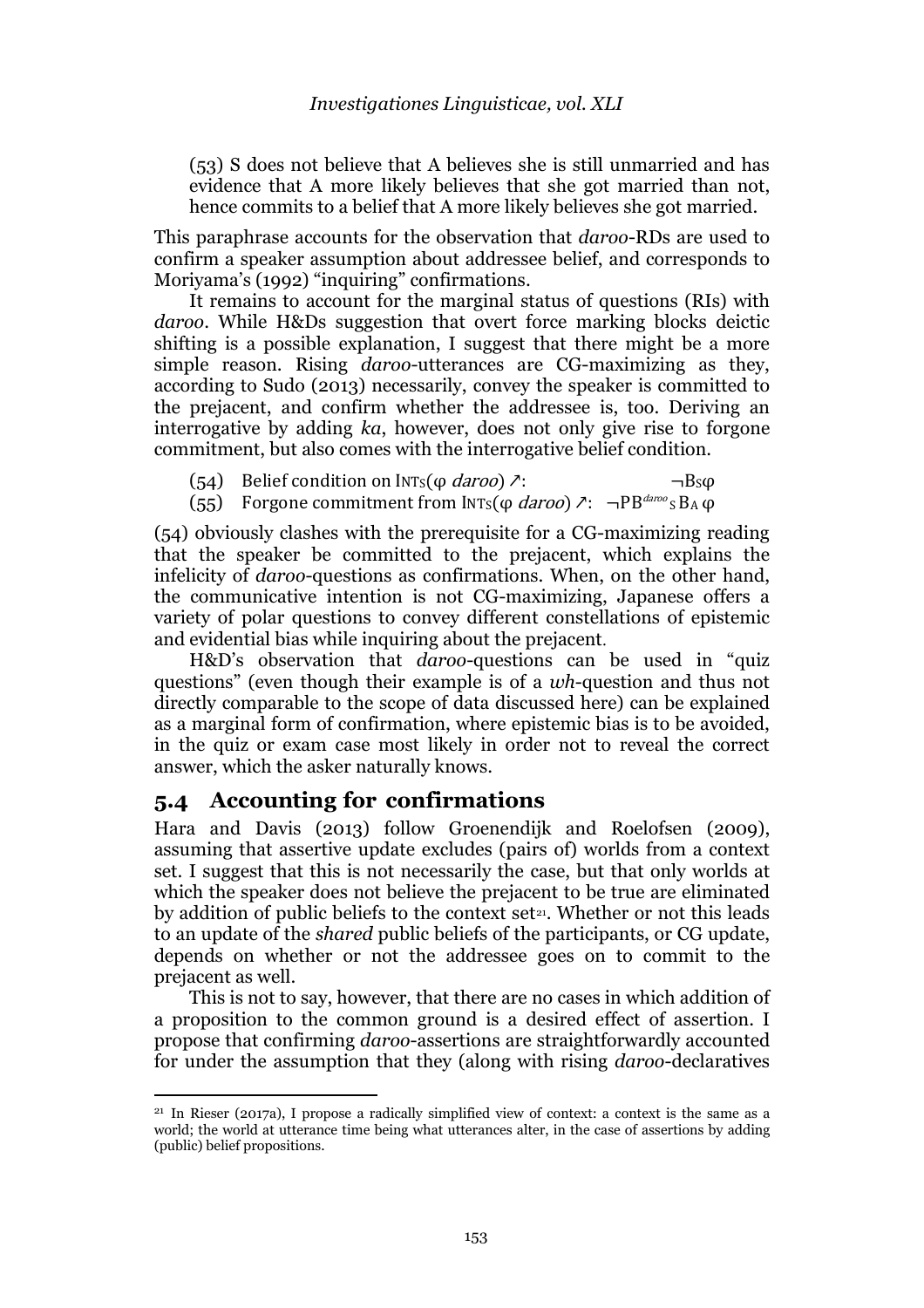discussed above) are conventionally CG-maximizing utterances. As such, they commit the speaker to a public belief that the prejacent is a shared belief, as shown in (56).

(56) Commitment from CG-maximizing assertion:  $PB_S(B_S \varphi \wedge B_A \varphi)$ 

When commitment is weakened by *daroo*'s lowering of the quality threshold, the following preparatory conditions apply, where ↓ represents Moriyamas "abrupt final fall" to differentiate confirmations from the conjecture use of *daroo*-assertions.[22](#page-13-0)

(57) Evidence condition on DECs( $\varphi$  *daroo*) ↓: EV<sup>daroo</sup>s (Bs $\varphi \wedge B_A \varphi$ )<br>(58) belief condition on DECs( $\varphi$  *daroo*) ↓: ¬Bs¬ (Bs $\varphi \wedge B_A \varphi$ ) (58) belief condition on DECs( $\varphi$  daroo)  $\downarrow$ :

The example of a falling *daroo*-confirmation is repeated in (59) from (6), with final intonation modified to ↓.

(59) Kanojo-wa kekkon-shiteiru daroo. ↓<br>She-TOP married-be *daroo* married-be "She's married, isn't she."

On the present analysis, the meaning of (59) can be paraphrased as in (60).

(60) S does not believe that it's not a shared belief that she's married and has evidence that it is likely a shared belief, hence commits to a belief that "she is married" is likely a shared belief.

If the speaker is already committed to the prejacent (which is particularly reasonable in the case of "pushing" confirmations in Moriyama's classification), weak speaker commitment to the prejacent being a shared belief entails weak speaker commitment to the prejacent being a belief of the addressee. Hence, (59) receives an interpretation parallel to that of *daroo*-RDs in terms of what is conveyed about the speaker's assumptions w.r.t. addressee belief.

The difference between rising and falling *daroo*-confirmations thus is that between "inquiring" and "pushing" variants: *daroo*-RDs make direct reference to addressee belief but not to shared belief, resulting in the inquiring confirmation reading. Confirming *daroo*-assertions, on the other hand, skip the addressee's confirmation, thus jumping to the conclusion, so to speak, that the prejacent is more likely a shared belief than not, giving rise to the pushing confirmation reading.

## **6 Conclusion and outlook**

I have proposed an analysis of *daroo* as a speech act modifier lowering the quality threshold, thereby weakening speaker commitment so that lesser evidence is sufficient for felicitous assertion. I have shown that this unified

<span id="page-13-0"></span><sup>22</sup> The existence of the specialized forms *desho*↗ and *daro*↓ is circumstantial evidence for their marked status as conventionally CG-maximing utterances, but requires further investigation. I do not claim that *daroo*-assertions with a regular final fall can not be used as confirmations, but that the abrupt final fall disambiguates towards a (CG-maximizing) confirmation reading.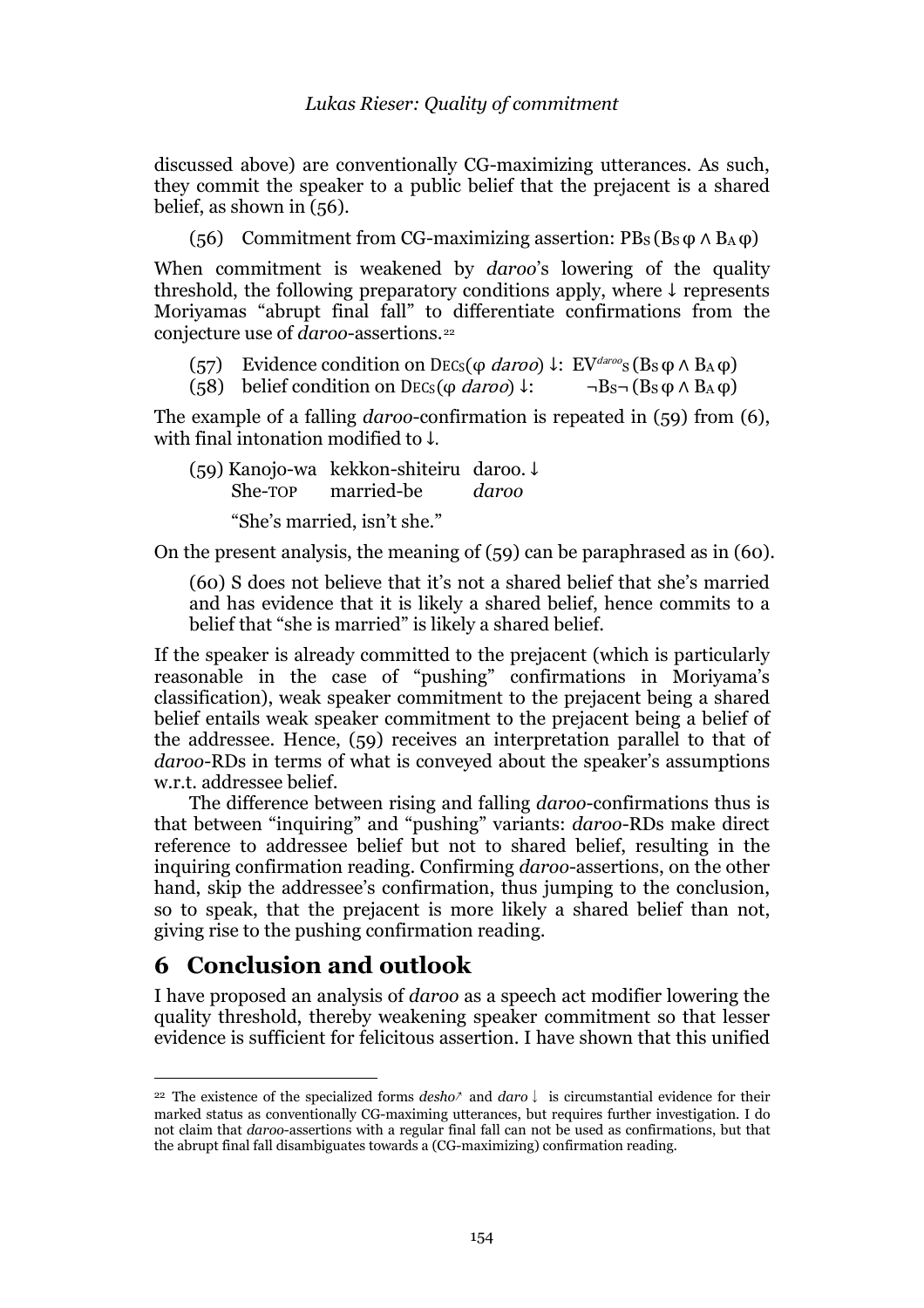semantics makes predictions on the conveyed meaning of *daroo*utterances which are compatible with the observations in the literature. The analysis accounts not only for conjecture and doubt uses, but also for confirmation uses, which is an advantage over analyses on which *daroo* requires specific types of evidence, such as Hara and Davis (2013), and analyses assuming it marks specific types of inference, such as Takubo (2009), neither of which are obviously applicable to confirmations. Not considering the indirect evidential *yooda* to be an expression of the same class as *daroo* has the additional advantage of explaining why *yooda* has neither doubt- nor confirmation uses. Furthermore, the framework for speech act felicity used for the analysis is independently motivated as it is based on widely accepted Gricean conversational maxims and compositionally accounts for differences in the felicity conditions of four utterance types differentiated by force and prosody.

Regarding possible expansion of the analysis beyond *daroo*, it is necessary to account for other expressions of (subjective) probability or likelihood, such as epistemic modals and modal adverbs, and for evidential expressions needs, on either the propositional or on the speech-act level of utterance meaning in the proposed framework. Expanding the scope of the analysis to Japanese sentence-final expressions which make reference to speaker and addressee belief is a particularly interesting perspective. For instance, there is functional overlap of *daroo* in confirmation use and Japanese sentence-final expressions such as outer negation in falling polar interrogatives (*dewanai-ka*, also occurring in contracted forms like *janaika* and *jan*) as well as sentence-final particles (concretely the particle combination *yo-ne*), suggesting these expressions as suitable starting points for further research.

In order to test the cross-linguistic validity of the framework in general and the proposed analysis in particular, application to languages other than Japanese is a promising perspective. There are, for instance, interesting parallels between the functions of *daroo* and that of the German particle *wohl*, as already mentioned by Hara (2006), who applies tests Zimmermann (2004) proposes for determining the scope of German *wohl* to *daroo*. While *wohl* in isolation closely resembles *daroo* in conjecture and doubt uses, the particle combination *doch wohl* has a confirmation use similar to the "pushing" variety of *daroo*-confirmations, as discussed in Rieser (2013).

Finally, what strategies languages without a comparably rich inventory of speech-act level operators, such as English, employ to realize the communicative functions that *daroo*-utterances cover in Japanese is an intriguing question for further research complementing the expansion of the analysis to languages that have similar expressions